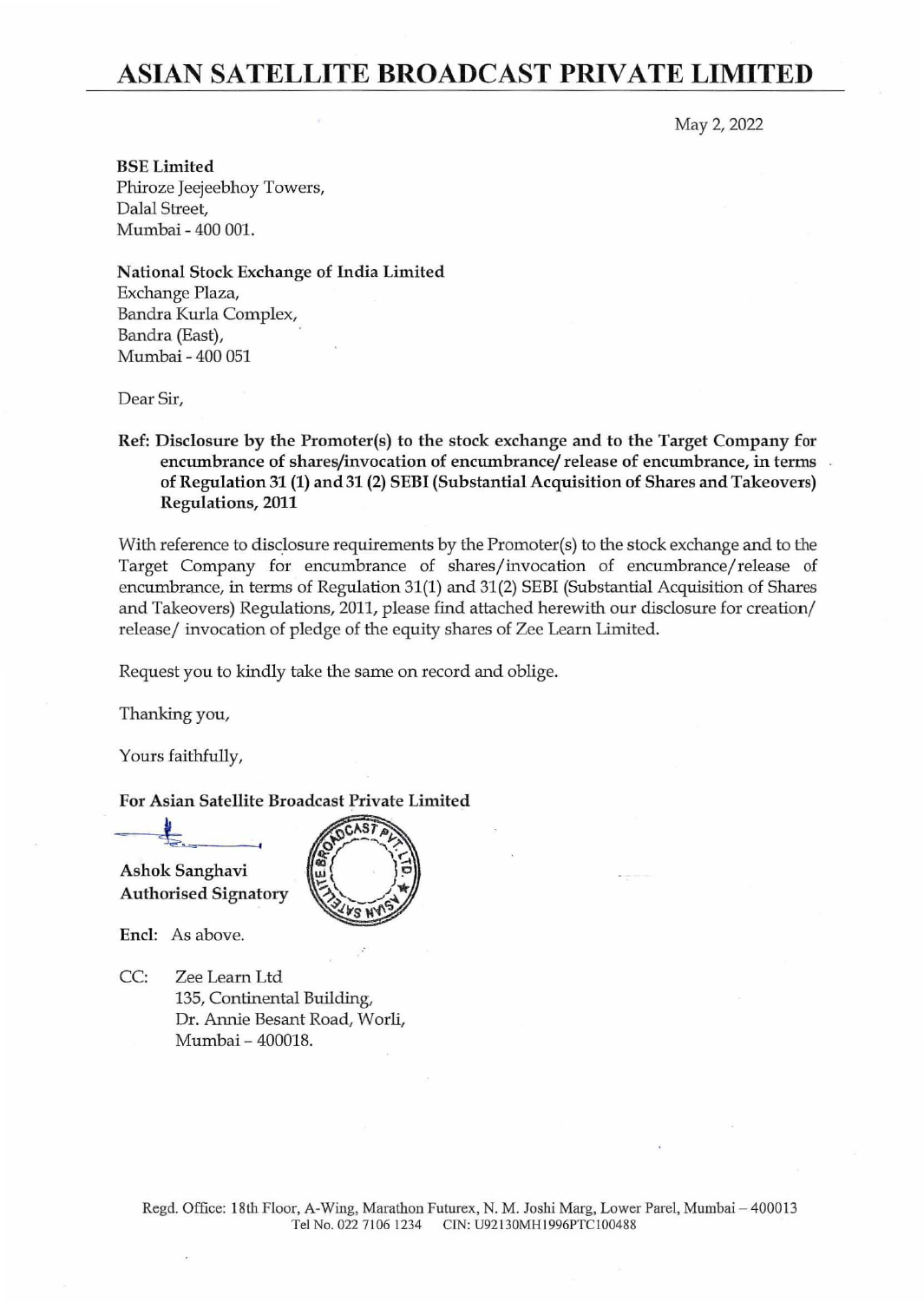|                                                        | Name of the Target Company (TC)                                                             |                             |                |            |                                                                         |                                                                       |                                                                    | Zee Learn Limited                      |                                           |                             |                                                                                                                            |                                                                                                                            |                                     |  |  |  |
|--------------------------------------------------------|---------------------------------------------------------------------------------------------|-----------------------------|----------------|------------|-------------------------------------------------------------------------|-----------------------------------------------------------------------|--------------------------------------------------------------------|----------------------------------------|-------------------------------------------|-----------------------------|----------------------------------------------------------------------------------------------------------------------------|----------------------------------------------------------------------------------------------------------------------------|-------------------------------------|--|--|--|
|                                                        | Name of the stock exchanges where the shares of the target company are listed               | NSE/BSE                     |                |            |                                                                         |                                                                       |                                                                    |                                        |                                           |                             |                                                                                                                            |                                                                                                                            |                                     |  |  |  |
| Date of Reporting                                      |                                                                                             |                             |                |            |                                                                         |                                                                       |                                                                    |                                        | 2nd May, 2022                             |                             |                                                                                                                            |                                                                                                                            |                                     |  |  |  |
|                                                        | Name of the Promoter or PAC on whose shares encumbrance has been created /invoked /released |                             |                |            |                                                                         |                                                                       |                                                                    |                                        | Asian Satellite Broadcast Private Limited |                             |                                                                                                                            |                                                                                                                            |                                     |  |  |  |
|                                                        |                                                                                             |                             |                |            |                                                                         |                                                                       |                                                                    |                                        |                                           |                             | $\mathcal{L}^{\mathcal{L}}$                                                                                                |                                                                                                                            |                                     |  |  |  |
| Name of                                                | Details creation of encumbrance:                                                            |                             |                |            |                                                                         |                                                                       |                                                                    |                                        |                                           |                             |                                                                                                                            |                                                                                                                            |                                     |  |  |  |
| Promoter (s) or<br>PACs with him                       | Promoter Holding in the<br>target company(1)                                                |                             | encumbered (2) |            | Promoter holding already Details of Event pertaining to encumbrance (3) |                                                                       |                                                                    |                                        |                                           |                             |                                                                                                                            | Post event holding of<br>encumbered shares<br>{Creation<br>[(2)+(3)]/release [(2)-<br>$(3)$ ]/ invocation[ $(2)$ -<br>(3)] |                                     |  |  |  |
|                                                        | No of Shares                                                                                | % of total<br>share Capital | No of Shares   | % of total | Type of event<br>share Capital (creation/rele<br>ase/<br>invocation)    | Date of creation/<br>invocation/ release encumbranc<br>of encumbrance | Type of<br>(pledge/lien/<br>non disposal<br>undertaking<br>/other) | Reasons for<br>lencumbranc<br>$e^{++}$ | No of Shares                              | % of total<br>share capital | Name of the<br>entity in whose<br>favor shares<br>encumbered***                                                            | No of Shares                                                                                                               | $%$ of<br>total<br>share<br>capital |  |  |  |
| Asian Satellite<br><b>Broadcast</b><br>Private Limited | 1,48,98,250                                                                                 | 4.57                        | 1,16,53,500    | $-3.57$    | Invocation                                                              | 28-Apr-2022                                                           | Pledge                                                             | Collateral<br>for loan                 | 1,16,40,000                               | 3.57                        | <b>IDBI</b><br>Trusteeship<br>Services<br>Limited on<br>behalf of<br><b>ESOF Fund</b><br>and other<br>Debentureho<br>lders | 13,500                                                                                                                     | 0.00                                |  |  |  |
| Asian Satellite<br>Broadcast<br>Private Limited        | 32,58,250                                                                                   | 1.00                        | 13,500         | 0.00       |                                                                         |                                                                       | $\overline{a}$                                                     | $\overline{\phantom{a}}$               | $\blacksquare$                            |                             |                                                                                                                            | 13,500                                                                                                                     | 0.00                                |  |  |  |

 $\sim 10^6$ 

 $\sim$ 

 $\mathcal{L}^{\text{max}}_{\text{max}}$ 

 $\frac{1}{2}$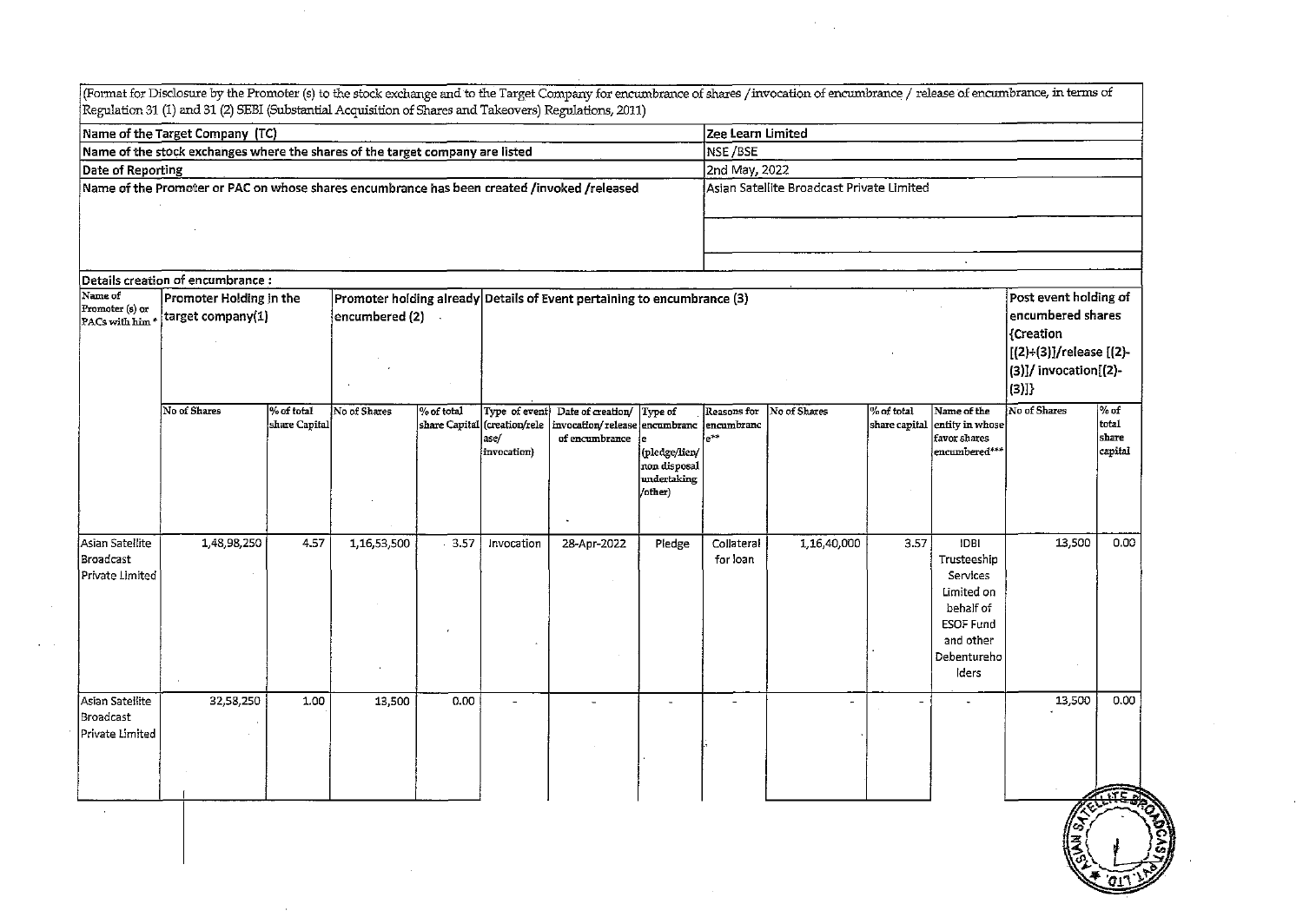| Jayneer                          | 1,69,00,000 | 5.18 | 1,43,00,000    | 4.39           | $\blacksquare$ | $\sim$         | $\bullet$          | $\bullet$            | $\overline{\phantom{a}}$ |                | $\sim$                   | 1,43,00,000   | 4.39                     |
|----------------------------------|-------------|------|----------------|----------------|----------------|----------------|--------------------|----------------------|--------------------------|----------------|--------------------------|---------------|--------------------------|
| Infrapower &                     |             |      |                |                |                |                |                    |                      |                          |                |                          |               |                          |
| Multiventures<br>Private Limited |             |      |                |                | $\sim$         |                |                    |                      |                          |                |                          |               |                          |
|                                  |             |      |                |                |                |                |                    |                      |                          |                |                          |               |                          |
|                                  |             |      |                |                |                |                |                    |                      |                          |                |                          |               |                          |
|                                  |             |      |                |                |                |                |                    |                      |                          |                |                          |               |                          |
|                                  |             |      |                |                |                | $\sim$         |                    |                      |                          |                |                          |               |                          |
| Sprit                            | 3,864       | 0.00 | $\bullet$      | $\sim$         | $\mathbf{r}$   | $\bullet$      | $\bar{\mathbf{z}}$ | $\blacksquare$       | $\bullet$                | $\blacksquare$ | $\sim$                   | $\sim$        | $\overline{\phantom{a}}$ |
| Infrapower &<br>Multiventures    |             |      |                |                |                |                |                    |                      |                          |                |                          |               |                          |
| Private Limited                  |             |      |                |                |                |                |                    |                      |                          |                |                          |               |                          |
|                                  |             |      |                |                | $\sim$         |                |                    |                      |                          |                |                          |               |                          |
|                                  |             |      |                |                |                |                |                    |                      |                          |                |                          |               |                          |
|                                  |             |      |                |                |                |                |                    |                      |                          |                |                          | $\rightarrow$ |                          |
|                                  |             |      |                |                |                |                |                    |                      |                          |                |                          |               |                          |
|                                  |             |      |                |                |                |                |                    |                      |                          |                |                          |               |                          |
| Jayneer                          | 40,000      | 0.01 | $\omega$       | $\sim$         | $\omega$       | $\sim$         | $\equiv$           | $\omega$             | $\overline{\phantom{a}}$ | $\blacksquare$ | $\blacksquare$           | $\sim$        | $\tilde{\phantom{a}}$    |
| Enterprises LLP                  |             |      |                |                |                |                |                    | $\sim$               |                          |                |                          |               |                          |
|                                  |             |      |                |                |                |                |                    |                      |                          |                |                          |               |                          |
|                                  |             |      |                |                |                |                |                    |                      |                          |                |                          |               |                          |
|                                  |             |      |                |                |                |                |                    |                      |                          |                |                          |               |                          |
|                                  |             |      |                |                |                |                |                    |                      |                          |                |                          |               |                          |
|                                  |             |      |                |                |                |                |                    |                      |                          |                |                          |               |                          |
|                                  |             |      |                |                |                |                |                    |                      |                          |                |                          |               |                          |
| Essel Media                      | 11,036      | 0.00 | $\blacksquare$ | $\blacksquare$ | $\blacksquare$ | $\blacksquare$ | $\blacksquare$     | $\ddot{\phantom{a}}$ | J.                       | J.             | $\overline{\phantom{a}}$ | $\sim$        | $\mathbb{R}^2$           |
| Ventures                         |             |      |                |                |                |                |                    |                      |                          |                | $\sim$                   |               |                          |
| Private Limited                  |             |      |                |                |                |                |                    |                      |                          |                |                          |               |                          |
|                                  |             |      |                |                |                |                |                    |                      |                          |                |                          |               |                          |
|                                  |             |      |                |                |                |                |                    |                      |                          |                |                          |               |                          |
|                                  |             |      |                |                |                |                |                    |                      |                          |                |                          |               |                          |
|                                  |             |      |                |                |                |                |                    |                      |                          |                |                          |               |                          |
|                                  |             |      |                |                |                |                |                    |                      |                          |                |                          |               |                          |
|                                  |             |      |                |                |                |                |                    |                      |                          |                |                          |               |                          |
|                                  |             |      |                |                |                |                |                    |                      |                          |                |                          | ∦∞<br>  ≆     |                          |

 $\sim 10^{11}$   $\rm s$ 

 $\overline{\phantom{a}}$ 

 $\sim$   $\alpha$ 

 $\Delta \sim 10$ 

 $\sim$ 

 $\mathcal{A}^{\mathcal{A}}$ 

 $\sim$ 

중,